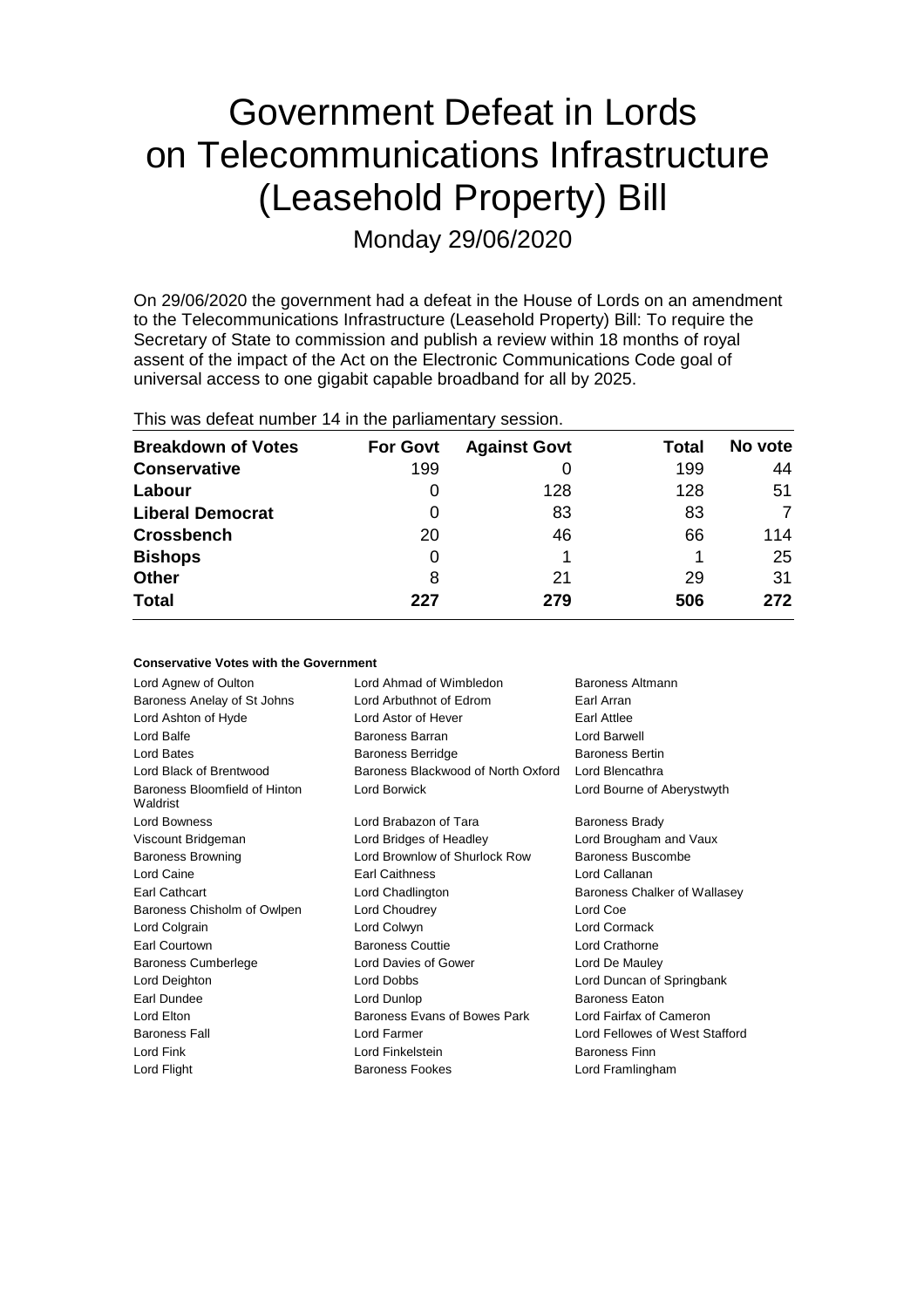Lord Freud **Lord Gardiner of Kimble** Baroness Gardner of Parkes<br>
Lord Garnier **Lord Geddes** Lord Geddes **Lord Gilbert of Pante** a Baroness Wyld Lord Young of Graffham Lord Young of Cookham Viscount Younger of Leckie

Lord Glenarthur Lord Glendonbrook Lord Gold Baroness Goldie Lord Goldsmith of Richmond Park Lord Goodlad Lord Grade of Yarmouth Lord Greenhalgh Lord Griffiths of Fforestfach Lord Grimstone of Boscobel Lord Hague of Richmond Viscount Hailsham Baroness Hanham Lord Haselhurst Lord Hayward Baroness Helic Lord Henley Lord Hodgson of Astley Abbotts Baroness Hodgson of Abinger Earl Home **Earl Home** Baroness Hooper Lord Horam Lord Howard of Lympne Lord Howard of Rising Lord Howell of Guildford Lord Hunt of Wirral Lord James of Blackheath Baroness Jenkin of Kennington Lord Jopling Communication Lord Keen of Elie Lord Kirkhope of Harrogate Lord Lamont of Lerwick Lord Lansley Lord Leigh of Hurley **Lord Lilley** Lord Lilley **Carl Lindsay** Lord Lingfield Lord Livingston of Parkhead Lord Lucas Lord Mackay of Clashfern **Lord Mancroft Baroness Manzoor** Baroness Manzoor Lord Marland Lord Marlesford Lord Maude of Horsham Lord McColl of Dulwich Baroness McGregor-Smith Lord McInnes of Kilwinning Baroness McIntosh of Pickering Baroness Mobarik Baroness Mobarick Duke of Montrose Baroness Morgan of Cotes **Baroness Morris of Bolton** Lord Moynihan Lord Naseby Lord Nash Baroness Neville-Jones Baroness Neville-Rolfe Baroness Newlove Baroness Nicholson of Winterbourne Baroness Noakes Lord Norton of Louth Lord O'Shaughnessy Lord Parkinson of Whitley Bay Baroness Penn Baroness Pidding Lord Polak Lord Popat Lord Porter of Spalding Lord Price Lord Rana Lord Randall of Uxbridge Lord Ranger **Baroness Rawlings** Lord Reay Readers Baroness Redfern Lord Renfrew of Kaimsthorn Lord Ribeiro Viscount Ridley Lord Risby Lord Robathan Baroness Rock Lord Rose of Monewden Lord Rotherwick Lord Saatchi Baroness Sanderson of Welton Lord Sassoon Baroness Sater **Baroness Scott of Bybrook** Baroness Seccombe Lord Selkirk of Douglas Baroness Shackleton of Belgravia Lord Sheikh Baroness Shephard of Northwold Lord Sherbourne of Didsbury Baroness Shields Lord Shinkwin Earl Shrewsbury Lord Smith of Hindhead Baroness Stedman-Scott **Lord Sterling of Plaistow** Lord Strathclyde Baroness Stroud **Baroness Sugg Contains Containers** Lord Suri Lord Taylor of Holbeach **Lord Tebbit** Lord Trefgarne Lord True Lord Tugendhat Viscount Ullswater Baroness Vere of Norbiton **Baroness Verma** Lord Vinson Lord Wakeham **Lord Waldegrave of North Hill** Baroness Warsi Lord Wasserman **Lord Wei** Lord Wei **Lord Whitby** Baroness Wilcox **Lord Willetts** Baroness Williams of Trafford

Lord Gilbert of Panteg

#### **Conservative Votes against the Government**

#### **Labour Votes with the Government**

**Labour Votes against the Government** Lord Adonis **Lord Alli Lord Alli Baroness Amos** 

- Lord Beecham **Baroness Blower** Baroness Blower **Lord Blunkett**
- 

Lord Anderson of Swansea **Baroness Andrews** Baroness Andrews Baroness Armstrong of Hill Top Lord Bach **Baroness Bakewell Baroness Bakewell Lord Bassam of Brighton** Lord Boateng Lord Bradley Lord Brooke of Alverthorpe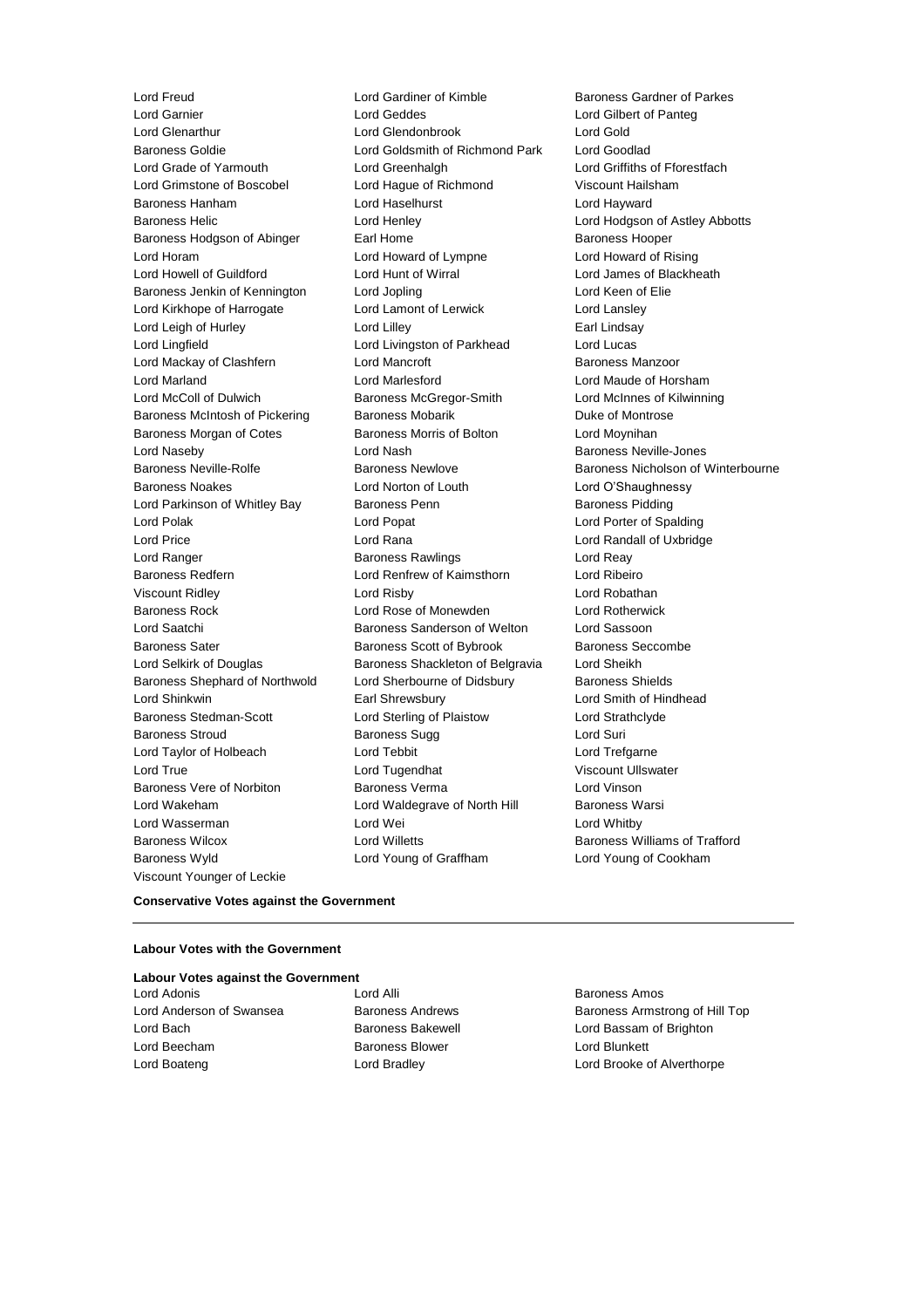Lord Browne of Ladyton **Baroness Bryan of Partick** Lord Carter of Coles<br>Baroness Chakrabarti **Coles Contract Chandos** Lord Clark of Winder Baroness Chakrabarti Viscount Chandos Lord Clark of Windermere Lord Collins of Highbury Baroness Corston Baroness Crawley Lord Cunningham of Felling **Lord Darling of Roulanish Lord Davidson of Glen Clova** Lord Desai **Baroness Donaghy** Baroness Donaghy Baroness Drake Lord Dubs Lord Elder Lord Evans of Watford Lord Faulkner of Worcester Lord Filkin Lord Foulkes of Cumnock Baroness Gale Lord Giddens Lord Glasman Baroness Golding **Baroness Goudie** Baroness Goudie Lord Griffiths of Burry Port Lord Grocott Lord Hain Viscount Hanworth Lord Harris of Haringey Lord Haskel Lord Haughey Baroness Hayter of Kentish Town Baroness Healy of Primrose Hill Lord Hendy Baroness Henig **Example 20** Lord Hollick **Lord Hollick** Lord Howarth of Newport Lord Hoyle **Baroness Hughes of Stretford** Baroness Jay of Paddington Lord Jordan Lord Judd Baroness Kennedy of Cradley Lord Kennedy of Southwark **Baroness Kennedy of The Shaws** Lord Kestenbaum Baroness Kingsmill Lord Knight of Weymouth Baroness Lawrence of Clarendon Lord Layard Lord Lennie Baroness Liddell of Coatdyke Lord Liddle Lord Lipsey Baroness Lister of Burtersett Lord Livermore **Lord MacKenzie of Culkein** Baroness Mallalieu Baroness Massey of Darwen Lord Maxton Lord McAvoy Baroness McDonagh Baroness McIntosh of Hudnall Lord McKenzie of Luton Lord McNicol of West Kilbride Lord Mendelsohn Lord Mitchell Lord Monks **Baroness Morgan of Huyton** Baroness Morris of Yardley Lord Murphy of Torfaen **Baroness Nye** Baroness Osamor Baroness Pitkeathley Lord Ponsonby of Shulbrede Baroness Primarolo Baroness Prosser **Baroness Prosser** Lord Puttnam **Baroness Quin** Baroness Ramsay of Cartvale Baroness Rebuck Lord Reid of Cardowan Lord Robertson of Port Ellen Lord Rooker Lord Rowlands Baroness Royall of Blaisdon Lord Sawyer **Baroness Sherlock** Baroness Sherlock Viscount Simon **Baroness Smith of Gilmorehill** Baroness Smith of Basildon Lord Snape Lord Soley Lord Stevenson of Balmacara Baroness Taylor of Bolton Baroness Thornton Lord Touhig Lord Tunnicliffe **Lord Turnberg Lord Baroness Warwick of Undercliffe** Lord Watson of Invergowrie **Lord Watts** Lord West of Spithead Baroness Wheeler **Baroness Whitaker** Lord Whitty Baroness Wilcox of Newport Lord Wills Lord Winston Lord Wood of Anfield Baroness Young of Old Scone

## **Liberal Democrat Votes with the Government**

| Liberal Democrat Votes against the Government |                                    |                                |  |  |  |
|-----------------------------------------------|------------------------------------|--------------------------------|--|--|--|
| Lord Addington                                | Lord Alderdice                     | Lord Allan of Hallam           |  |  |  |
| Baroness Bakewell of Hardington<br>Mandeville | <b>Baroness Barker</b>             | Lord Beith                     |  |  |  |
| Baroness Benjamin                             | Baroness Bonham-Carter of Yarnbury | Baroness Bowles of Berkhamsted |  |  |  |
| Lord Bradshaw                                 | <b>Baroness Brinton</b>            | Lord Bruce of Bennachie        |  |  |  |
| Lord Burnett                                  | Baroness Burt of Solihull          | Lord Campbell of Pittenweem    |  |  |  |
| Lord Chidgey                                  | Lord Clement-Jones                 | <b>Lord Cotter</b>             |  |  |  |
| Lord Dholakia                                 | <b>Baroness Doocey</b>             | Baroness Featherstone          |  |  |  |
| Lord Foster of Bath                           | Lord Fox                           | Baroness Garden of Frognal     |  |  |  |
| Lord German                                   | Earl Glasgow                       | Lord Goddard of Stockport      |  |  |  |
| Lord Greaves                                  | <b>Baroness Grender</b>            | <b>Baroness Hamwee</b>         |  |  |  |
| Baroness Harris of Richmond                   | <b>Baroness Humphreys</b>          | Lord Hussain                   |  |  |  |
| Baroness Hussein-Ece                          | Baroness Janke                     | <b>Baroness Jolly</b>          |  |  |  |
| Lord Jones of Cheltenham                      | Baroness Kramer                    | Lord Lee of Trafford           |  |  |  |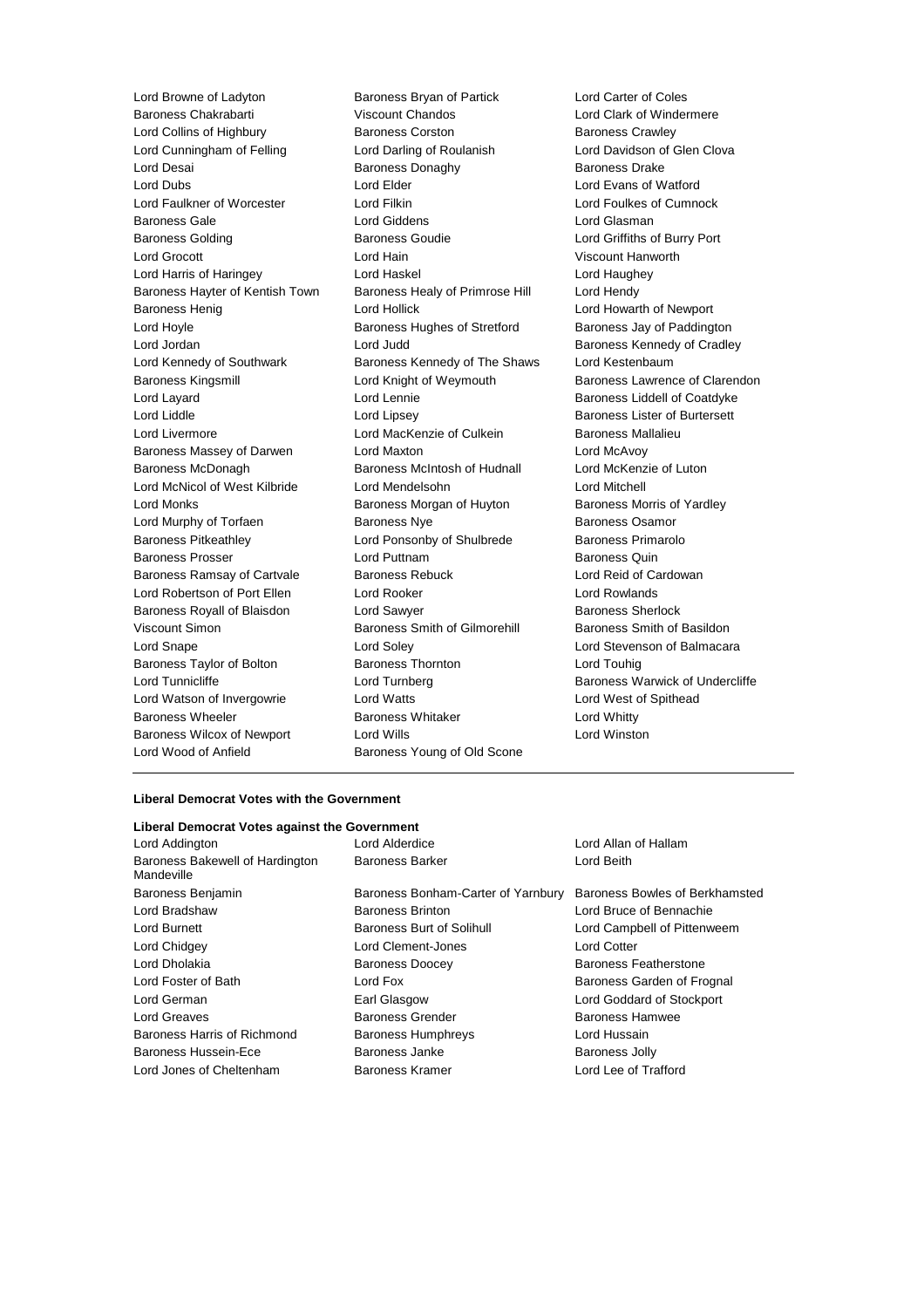Baroness Ludford **Lord Marks of Henley-on-Thames** Lord McNally<br>
Lord Newby **Communist Baroness Northover** Lord Oates Lord Newby **Baroness Northover** Lord Oates<br>
Lord Paddick **Baroness Lord Palmer of Childs Hill**<br>
Lord Paddick Lord Palmer of Childs Hill **Baroness Parminter** Baroness Pinnock Lord Purvis of Tweed Baroness Randerson Lord Razzall Lord Redesdale Lord Rennard Lord Roberts of Llandudno Baroness Scott of Needham Market Lord Scriven Lord Sharkey Baroness Sheehan Lord Shipley Lord Shutt of Greetland **Baroness Smith of Newnham** Lord Stephen Lord Stoneham of Droxford Lord Storey Lord Strasburger Lord Stunell **Baroness Suttie Lord Taverne** Lord Taylor of Goss Moor **Lord Teverson** Baroness Thomas of Winchester Lord Thomas of Gresford Baroness Thornhill Viscount Thurso Lord Tope **Baroness Tyler of Enfield** Lord Tyler Lord Verjee Lord Wallace of Tankerness Lord Wallace of Saltaire Baroness Walmsley Lord Willis of Knaresborough

Lord Palmer of Childs Hill

## **Crossbench Votes with the Government**

Lord Carrington Viscount Colville of Culross Lord Craig of Radley Lord Dannatt Earl Erroll Lord Greenway Lord Hogan-Howe **Baroness Hogg Communist Communist Except** Lord Jay of Ewelme Lord Kakkar Lord Laming Lord Pannick Lord Stirrup **Lord Vaux of Harrowden** 

Lord Cameron of Dillington Lord Carey of Clifton

# Lord Powell of Bayswater Lord Ravensdale Lord Richards of Herstmonceux

## **Crossbench Votes against the Government**

- Baroness Young of Hornsey
- Lord Aberdare Lord Alton of Liverpool Lord Anderson of Ipswich Lord Berkeley of Knighton **Lord Best** Lord Best **Lord Bichard** Lord Bird **Baroness Boothroyd** Baroness Boothroyd **Baroness Boycott** Lord Broers **Example 2** Viscount Brookeborough Baroness Brown of Cambridge Baroness Bull **Baroness Campbell of Surbiton** Earl Clancarty Baroness Clark of Calton Baroness Coussins Viscount Craigavon Lord Crisp **Baroness Deech** Lord Freyberg **Lord Freyberg** Lord Grabiner Lord Harries of Pentregarth Lord Hastings of Scarisbrick Baroness Hayman Lord Hope of Craighead Lord Kerr of Kinlochard Lord Kerslake Lord Kilclooney Lord Loomba Lord Low of Dalston **Lord Macpherson of Earl's Court** Baroness Masham of Ilton Baroness Meacher **Baroness Morgan of Drefelin** Baroness O'Loan Lord Patel Baroness Prashar Lord Rees of Ludlow Lord Russell of Liverpool **Earl Stair** Earl Stair Baroness Stern Lord Thurlow **Lord Walker of Aldringham** Baroness Watkins of Tavistock

## **Bishop Votes with the Government**

## **Bishop Votes against the Government** Bishop of St Albans

| <b>Other Votes with the Government</b>    |                                  |                                     |
|-------------------------------------------|----------------------------------|-------------------------------------|
| Lord Empey                                | Baroness Falkner of Margravine   | Lord Gadhia                         |
| Lord Holmes of Richmond                   | Lord Lupton                      | Lord Rogan                          |
| Lord Taylor of Warwick                    | Lord Tyrie                       |                                     |
| <b>Other Votes against the Government</b> |                                  |                                     |
| Baroness Ashton of Upholland              | Baroness Bennett of Manor Castle | Lord Bhatia                         |
| Lord Browne of Belmont                    | Lord Cashman                     | Lord Hay of Ballyore                |
| Lord Inglewood                            | Lord Lea of Crondall             | Lord Mackenzie of Framwellgate 2260 |